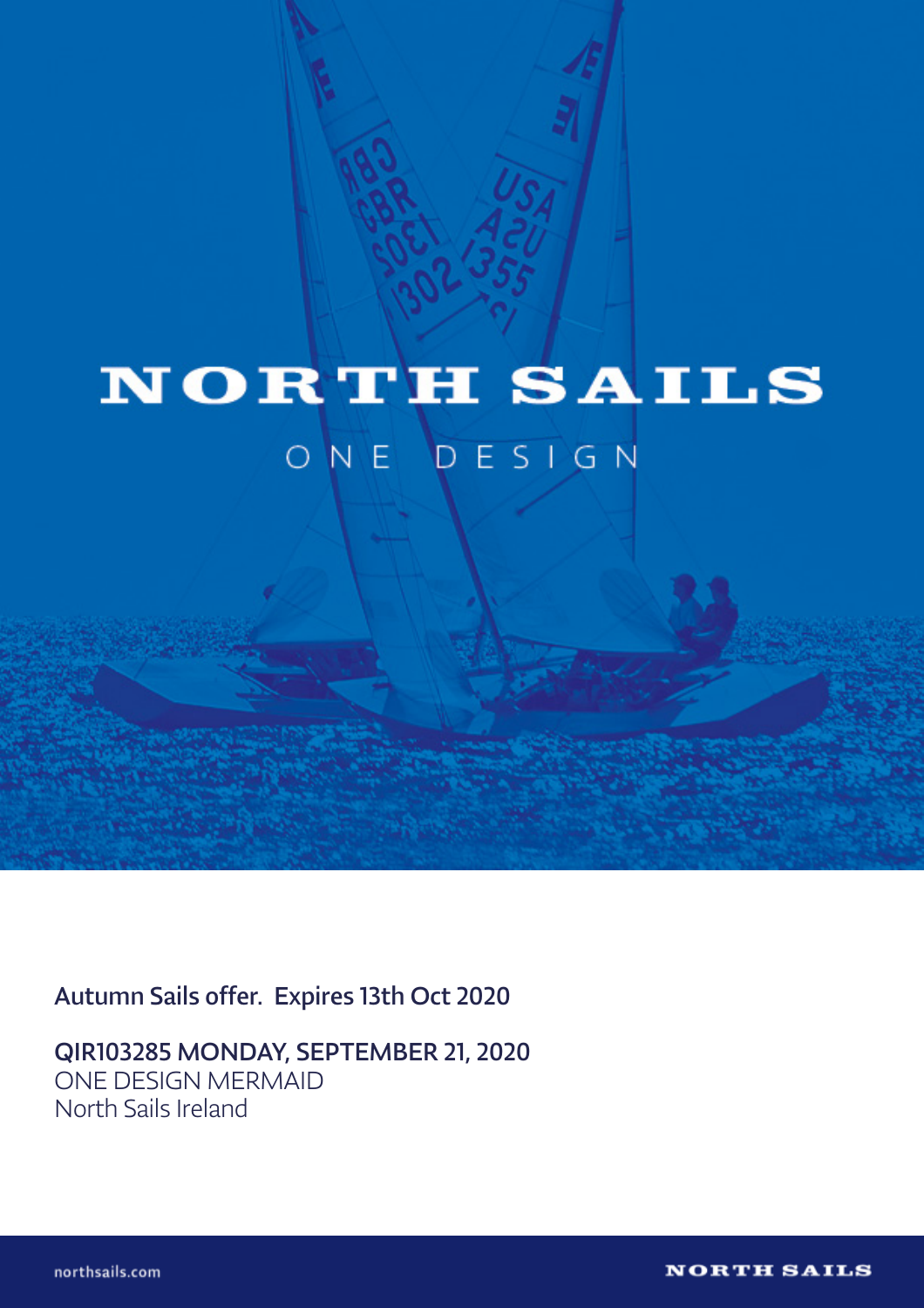## Dear Mermaid Sailors

Please see on the following page the quotation for our 2020 Seasonal Pricing offer for the class. This years offer is -14% discount from our retail prices and includes free delivery from the UK to our Cork or Dublin HQ as per most years. Prices quoted include the discount and VAT at 21%. The price you see is the price you pay........

The North Sails have proven to be very competitive again in the limited racing we had this year. Going with a proven suit of sails is always a safe bet in a One Design Class like the Mermaid. Other suppliers come and go but North Sails have been supplying Championship winning sails to the class since 2008 and will still be supplying them in 2028.......Our record of Championship wins in the recent past is second to none.

Back in 2008 we started the original sail development with Paddy Dillon and he had some really nice results straight away with the sails. The MS-1 design spinnaker was an immediate success and the original mainsail design also proved to be fast but our first generation Jibs were just a little flat. With the help of Paddy and others we developed the more powerful MJ-2 Jib design which was an instant hit. We also made a few changes to the mainsail and the second generation MM-2 was a touch more powerful than the MM-1. The designs then stayed static for a while until we were approached back in June 2018 by Darragh McCormack.

Darragh had some very strong views on the upwind sails and I spent some time sailing with him and developing the new line of sails on a just in time basis for the 2018 Nationals. We came up with some very powerful sails that proved to be FAST and versatile straight out of the bag. The DMM-1 mainsail and the DMJ-1 Jib have been very successful over the last three seasons and the MS-1 spinnaker design has not changed since 2008 and has won hundreds of races.......

The Autumn offer has started and runs until the 13th Oct 2020. The terms of the 2020 deal are full payment with order and the sails will be delivered ASAP and before Christmas 2020.

For even more information about the North Mermaid sails please do not hesitate to contact me.

I look forward to hearing from you very soon.

Kindest Regards Nigel Young nigel.young@northsails.com (M) +353 872514434